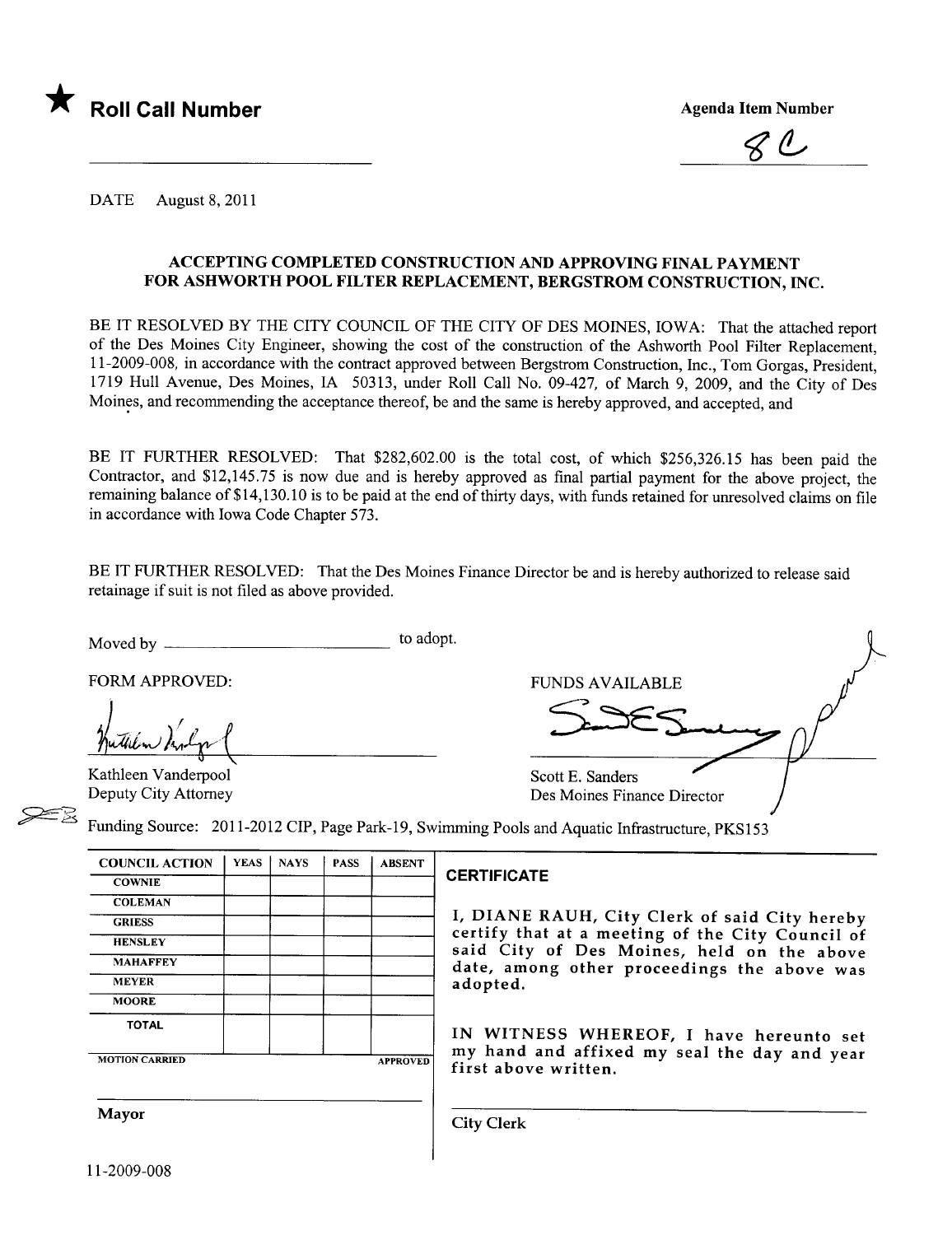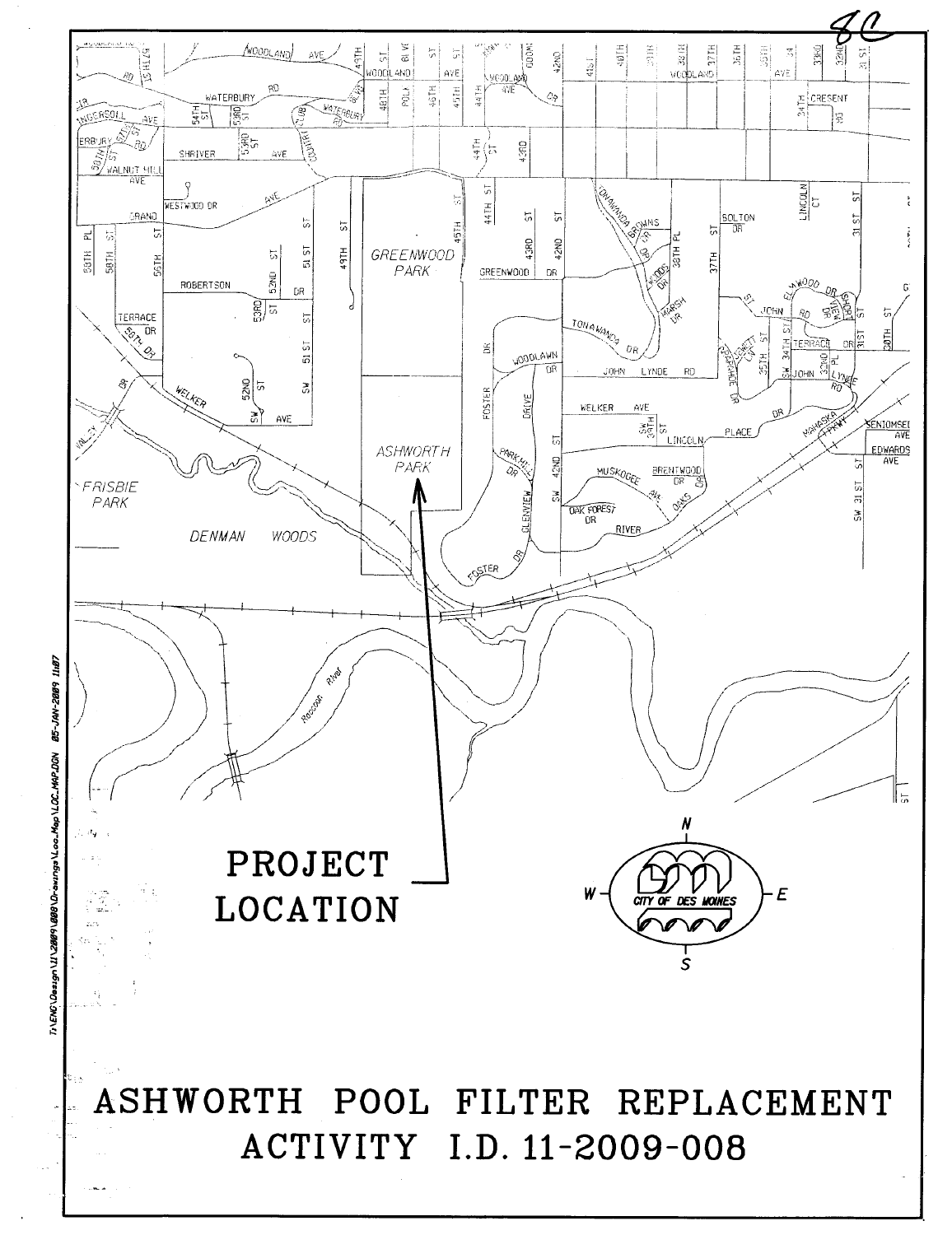|                  | CTION, INC.<br>CONTRACTOR: BERGSTROM CONSTRU                         |                 |                          |               |                        |                   | Date: 7/27/10 |
|------------------|----------------------------------------------------------------------|-----------------|--------------------------|---------------|------------------------|-------------------|---------------|
|                  |                                                                      |                 |                          | <b>UNITS</b>  |                        |                   |               |
| LINE NO.         | <b>DESCRIPTION</b>                                                   | UNIT            | <b>ESTIMATED</b>         | AUTHORIZED    | CONSTRUCTED<br>TO DATE | <b>UNIT PRICE</b> | TOTAL AMOUNT  |
|                  | ocuments<br>Base Bid Filter Replacement Complete per Construction Do | $^{2}$          | 001                      | 1.00          | 1.00                   | \$232,300.00      | \$232,300.00  |
| Alt <sub>1</sub> | Heating System<br>Replace Existing Pool Heater with Sentry Brand     | $^{2}$          | $\overline{\mathbf{S}}$  | 1.00          | 1.00                   | \$31,400.00       | \$31,400.00   |
| 3<br>2           | Additional Lighting                                                  | $^{2}$          | 0.00                     | 1.00          | 1.00                   | \$4,137.00        | \$4,137.00    |
| 1.02             | Replace 12" Drain Valve                                              | $^{2}$          | $\overline{000}$         | 1.00          | $\overline{1.00}$      | \$1,930.00        | \$1,930.00    |
| 2.01             | Add Chain Operated Valves for Backwash                               | $^{21}$         | $\overline{0.00}$        | 1.00          | 1.00                   | \$1,602.00        | \$1,602.00    |
| 2.02             | Prime & Paint Exterior Copper Piping                                 | $\mathbf{S}$    | $\overline{\mathrm{SO}}$ | 1.00          | 1.00                   | \$394.00          | \$394.00      |
| 2.03             | Install Drain on Surge Pit, Repair Pipe Spool                        | $^{21}$         | 0.00                     | $\approx 100$ | $\overline{1.00}$      | \$985.00          | \$985.00      |
| 3.01             | Repairs to Existing Potable Water System                             | $\overline{51}$ | 0.00                     | 0.001         | 1.00                   | \$355.00          | \$355.00      |
| 3.02             | Replace Existing 12" Valves                                          | EACH            | 0.00                     | 2.00          | 2.00                   | \$2,181.00        | \$4,362.00    |
| 3.03             | Peplace Pump Starter                                                 | $S_{1}$         | 0.00                     | 1.00          | 1.00                   | \$2,157.00        | \$2,157.00    |
| 3.04             | One 2" & One 1/2" RPZ Backflow Preventer                             | $^{2}$          | 0.00                     | 1.00          | $\overline{1.00}$      | \$2,780.00        | \$2,780.00    |
| 3.04             | Relocate Electrical Conduit                                          | $^{21}$         | 800                      | Šί            | 1.00                   | \$200.00          | \$200.00      |
|                  |                                                                      |                 |                          |               |                        |                   |               |
|                  | TOTAL CONTRACT AMOUNT PLUS CHANGE ORDERS                             |                 | \$282,602.00             |               |                        |                   |               |
|                  | PARTIAL PAYMENT NO.                                                  |                 | \$35,683.90              |               |                        |                   |               |
|                  | PARTIAL PAYMENT NO. 2                                                |                 | \$152,641.24             |               |                        |                   |               |
|                  | PARTIAL PAYMENT NO. 3                                                |                 | \$45,961.01              |               |                        |                   |               |
|                  | PARTIAL PAYMENT NO. 4                                                |                 | \$22,040.00              |               |                        |                   |               |
|                  | THIS PARTIAL PAYMENT NO. 5                                           |                 | \$12,145.75              |               |                        |                   |               |
|                  | TOTAL PARTIAL PAYMENTS                                               |                 | \$256,326.15             |               |                        |                   |               |
|                  | <b>BALANCE</b>                                                       |                 | \$26,275.85              |               |                        |                   |               |
|                  |                                                                      |                 |                          |               |                        |                   |               |
|                  |                                                                      |                 |                          |               | TOTAL                  |                   | \$282,602.00  |
|                  |                                                                      |                 |                          |               | <b>RETAINAGE</b>       |                   | \$14,130.10   |
|                  |                                                                      |                 |                          |               |                        |                   |               |

PREPARDBV/bll  $\mathfrak k$ PREPARED BY: /////

 $\frac{1}{2}$ 

CHECKED BY: 4 PLATFORMAL CHECKED BY: C

FINAL PAYMENT NO. 5 FINAL PAYMENT NO.5

TOTAL LESS RETAINAGE \$268,471.90

 i.. .-

\$268,471.90

 $\ddot{\phantom{0}}$ 

LESS PREVIOUS PAYMENT \$256,326.15 AMOUNT DUE \$12,145.75

LESS PREVIOUS PAYMENT<br>AMOUNT DUE TOTAL LESS RETAINAGE

\$256,326.15

\$12,145.75

city of

Activity ID: 11-2009-008

**Activity ID: 11-2009-008** 

ENGINEERING DEPARTMENT CITY OF DES MOINES, IOWA

ENGINEERING DEPARTMENT CITY OF DES MOINES, IOWA ESTIMATE OF CONSTRUCTION COMPLETED FOR WORK DONE FROM 1/21/10 to 7/27/11 FINAL PAYMENT NO.5

FINAL PAYMENT NO. 5

ESTIMATE OF CONSTRUCTION COMPLETED FOR WORK DONE FROM 1/21/10 to 7/27/11

PROJECT: ASHWORTH POOL FILTER REPLACEMENT

PROJECT: ASHWORTH POOL FILTER REPLACEMENT

Page 10f1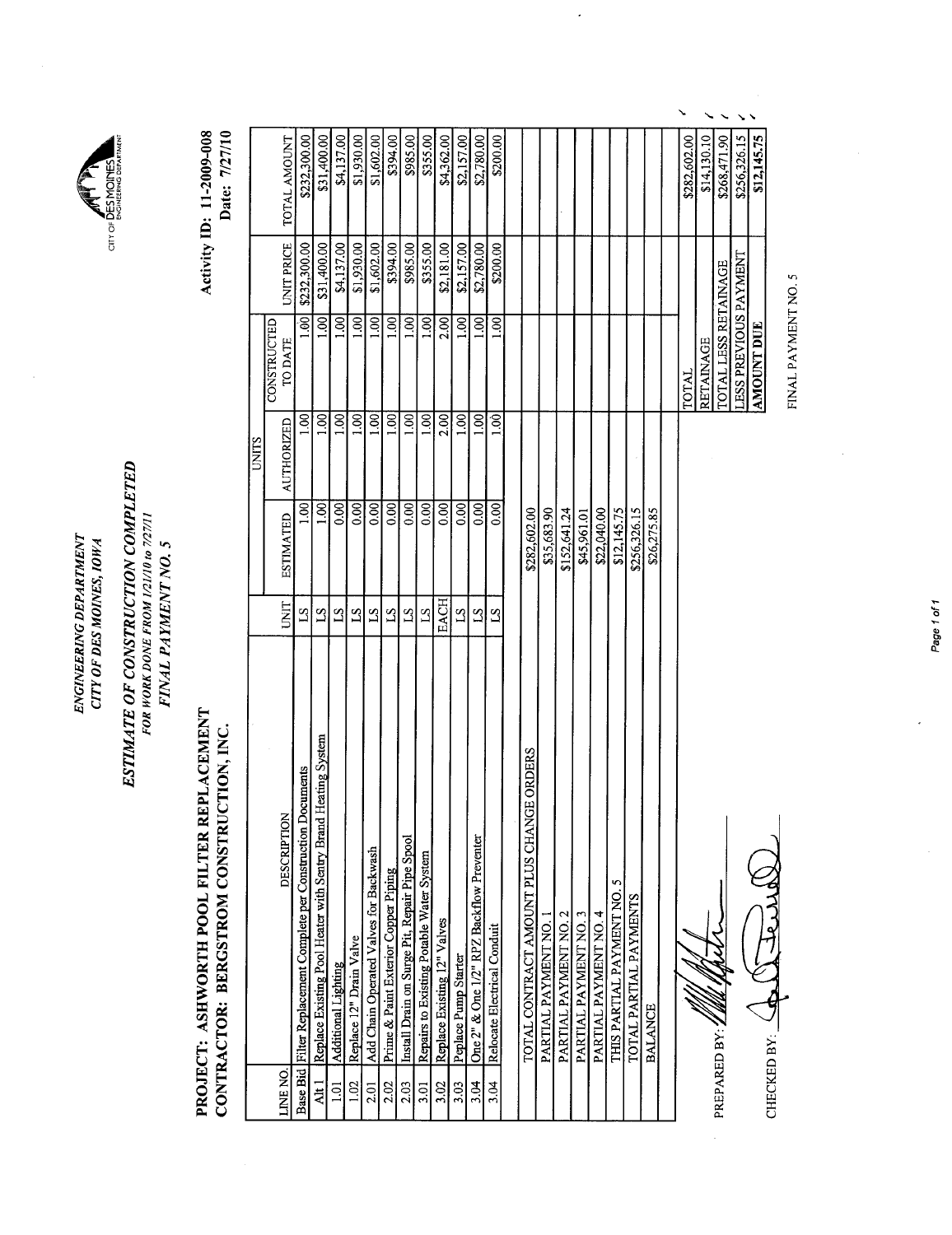

# PROJECT SUMMARY

# Ashworth Pool Filter Replacement

# **Activity ID** 11-2009-008

On March 9,2009, under Roll Call No. 09-427, the Council awarded the contract for the above improvements to Bergstrom Construction, Inc., in the amount of \$263,700.00. Tabulated below is a history of project change orders.

| Change<br>Order No.    | <b>Initiated By</b> | <b>Description</b>                                                                                                                                          | Amount       |
|------------------------|---------------------|-------------------------------------------------------------------------------------------------------------------------------------------------------------|--------------|
| User<br>1              |                     | 11/3/2009                                                                                                                                                   | \$6,067.00   |
|                        |                     | Additional lighting, replace existing drain valve.                                                                                                          |              |
| $\overline{2}$<br>User |                     | 12/21/2009                                                                                                                                                  | \$2,981.00   |
|                        |                     | Add gear operated valves, paint exterior copper piping,<br>install drain on surge pit, reassemble pipe spool.                                               |              |
| 3                      | User                | 5/21/2010                                                                                                                                                   | \$9,854.00   |
|                        |                     | Repair existing potable water system, replace existing drain<br>valves, relocate pump starter, install backflow preventers,<br>relocate electrical conduit. |              |
|                        |                     | <b>Original Contract Amount</b>                                                                                                                             | \$263,700.00 |
|                        |                     | <b>Total Change Orders</b>                                                                                                                                  | \$18,902.00  |
|                        |                     | <b>Percent of Change Orders to Original Contract</b>                                                                                                        | 7.17%        |
|                        |                     | <b>Total Contract Amount</b>                                                                                                                                | \$282,602.00 |